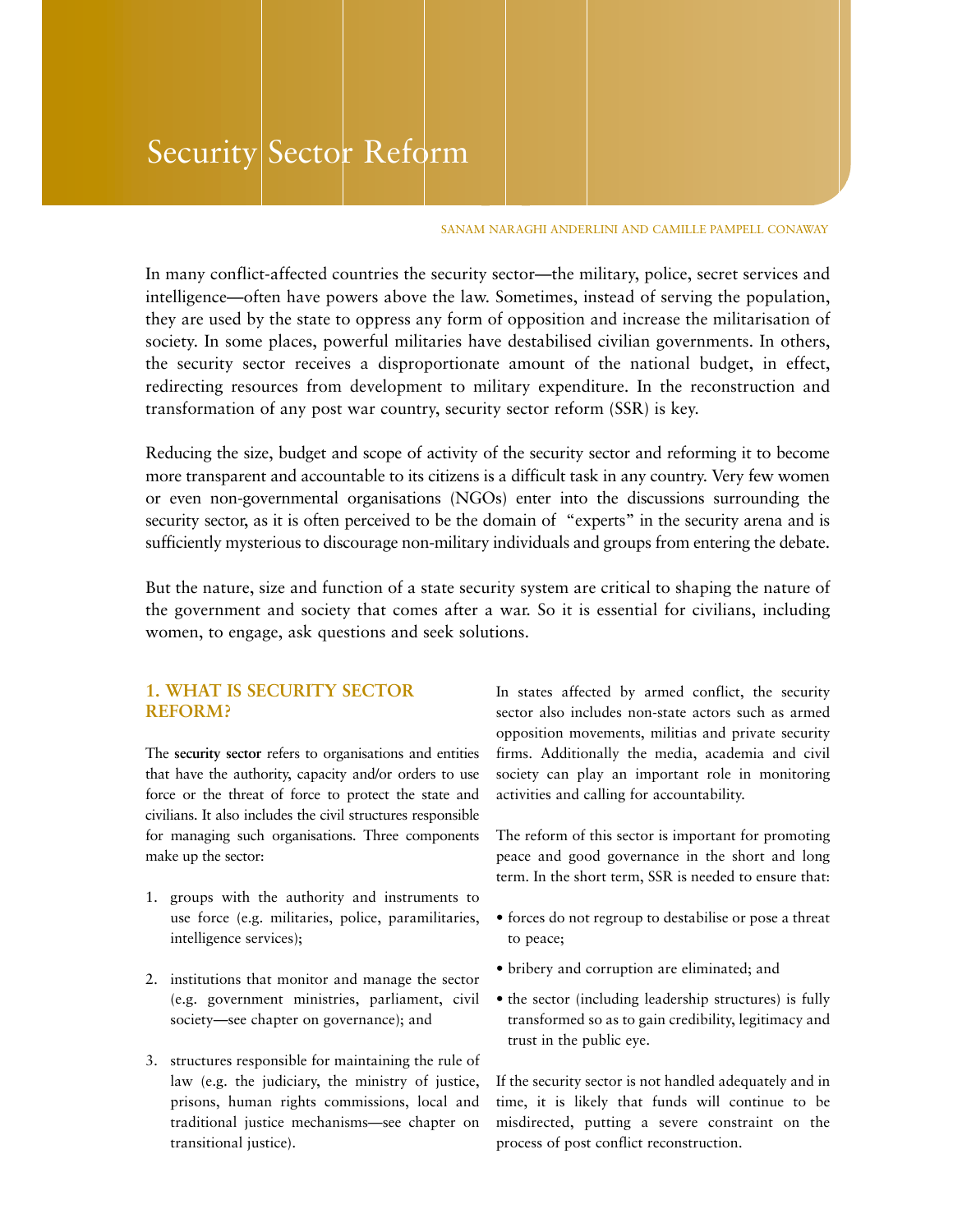In the longer term, SSR is typically understood to have four dimensions:

- 1. political, primarily based on the principle of civilian control over military and security bodies;
- 2. institutional, referring to the physical and technical transformation of security entities (e.g. structure of security establishment, number of troops, equipment, etc.);
- 3. economic, relating to the financing and budgets of forces; and
- 4. societal, relating to the role of civil society in monitoring security policies and programmes.

Transforming the political dimension begins with overarching discussions about the role of the armed forces in society and how defence policy is made and implemented. This may include public and parliamentary debate as well as input from civil society. In many cases, international donors press for democratic, civilian control of the military and other security forces—including control of their budget and an independent judiciary.

In some cases, the entire shape and focus of the armed forces can be reformulated during this phase, as a new military doctrine is drafted along with a budget. In such a framework, the government states the nature, roles and intentions of its military forces (e.g. if it will be defensive in nature, or will be gearing up to face a known external threat). In **South Africa**, widespread public consultations resulted in discussions about "What is security?" and "What are the threats to the nation?" This led to a general shift from traditional military notions of security to a political framework that placed human security development, alleviation of poverty, access to food and water, education and public safety—at the centre of the national security framework.

The institutional dimensions of SSR refer to the physical and technical transformation of these structures so that they meet the international standards expected of a democratic country. This is often the most difficult component of SSR, as powerful military leaders or institutions are often unwilling to give up their control or agree to be

under the leadership of a civilian government. Moreover, since they are often the most qualified personnel to address security issues, their influence remains strong even in reform processes.

Steps to transform security institutions include:

- 1. transforming the structure of the military and security bodies, including, where necessary, reduction in its size through disarming and demobilising forces (see chapter on disarmament, demobilisation and reintegration) and/or combining former guerrillas and the military to create a new national service;
- 2. instituting new recruitment and training policies to "professionalise" and "modernise" the new military and police forces (building their capacity, reorienting their focus and teaching new skills such as respect for human rights);
- 3. training and supporting reformed judicial and penal systems (ensuring their independence and accountability to civil society); and
- 4. fostering a cultural transformation so that previously excluded sectors of society (e.g. ethnic or religious groups, women, etc.) are included in security forces and institutions are sensitive to their needs.

The economic dimensions of SSR relate to the finances and budgets of the security forces. This requires the legislature or governmental bodies to determine the tasks of the new security forces and the appropriate level of funding necessary to carry them out. This may require actually increasing the military budget in the short term—e.g. to pay for reintegration benefits for demobilised combatants, retraining soldiers, etc.

The societal dimensions of SSR concern the role of civil society in monitoring the development of security policies and the actions of security services, and ensuring transparency and accountability on all issues. This includes public awareness activities and advocacy efforts by such groups as the independent media, religious organisations, student groups, professional associations, human rights advocacy groups and women's organisations.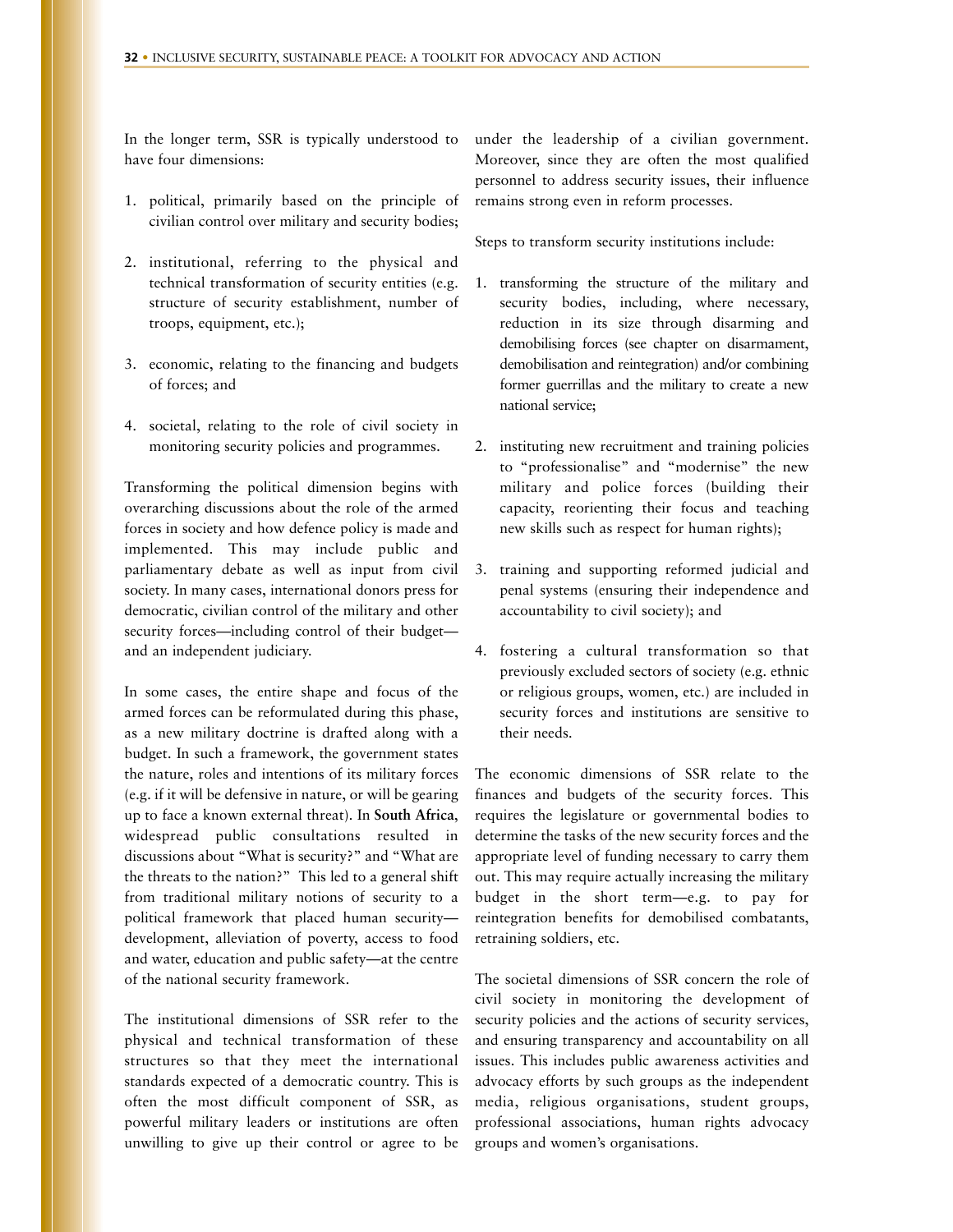As shown by the many activities listed above, SSR is a complex and lengthy process that involves most ministries and agencies of the government as well as all sectors of civil society. Obstacles to its implementation are many, but the ideal end result is a democratic, civilian-led security structure that is affordable and at the service of and accountable to the people.

# **2. WHO DESIGNS AND IMPLEMENTS SSR?**

The plan for SSR is often laid out in an official peace accord. In some cases the accords are very detailed; in others a broad mandate is issued and specifics are left for post-accord planning.

The national government is the primary actor responsible for the implementation of SSR. Due to the nature of countries in transition from war to peace, or dictatorship to democracy, the military has often been a primary actor in government—receiving a large piece of the overall budget, playing a major role in decision-making in all aspects of governance and maintaining physical control over large areas of the country. It is highly likely in such circumstances that resistance to reform will be strong. Considerable time and resources, along with pressure from donors and civil society, are usually necessary for reforms to take root.

Support from the international community is also important. In recent years, international donors have begun to support SSR in developing and post conflict countries. Their focus, in general, has been on the importance of civilian control and oversight and good governance (transparency, anti-corruption, etc.) in the security sector. Their activities include:

- providing technical advice to governments on issues of fiscal responsibility and oversight;
- offering training programmes for military and civilian leaders in accountability, transparency and human rights;
- strengthening civil institutions, such as the ministries of justice and defence;
- supporting and building civil society capacities to provide input into and monitor the security sector;
- providing professional training for the armed forces and police;
- assisting disarmament, demobilisation and reintegration programmes; and
- launching more in-depth bilateral partnership initiatives (e.g. the Australian Regional Assistance Mission to the Solomon Islands, which provides funding and technical assistance for SSR).

SSR is increasingly seen as part of the array of activities that contribute to alleviation of poverty and development. **The United Nations Development Programme (UNDP)**, the **World Bank**, the **United States Agency for International Development (USAID)** and the **United Kingdom Department for International Development (DfID)** have become major actors in forging this connection.

There is a growing consensus among policy-makers and scholars that civil society also makes important contributions to SSR, including:

- facilitating dialogue and debate;
- encouraging inclusivity and equal participation of all communities in the discussions, a sense of local ownership of the process and the sector;
- promoting transparency;
- sharing knowledge and providing training on issues ranging from gender to human rights; and
- monitoring reform initiatives.

Advocacy groups, such as human rights and women's organisations, can press for reforms and insist on transparency, while raising awareness of certain issues through the media. For example, in **Nepal**, women's groups have trained the military in human rights law and related issues that will teach them how to treat the public. In **South Africa**, NGOs raised concerns about the environmental damage that military activities might cause in certain areas (e.g. depleted weapons systems affecting water or soil).

Community groups such as church organisations, trade unions and neighbourhood associations can represent the interests of their members at particular points, such as the reintegration of former fighters. They might lobby for longer-term resources to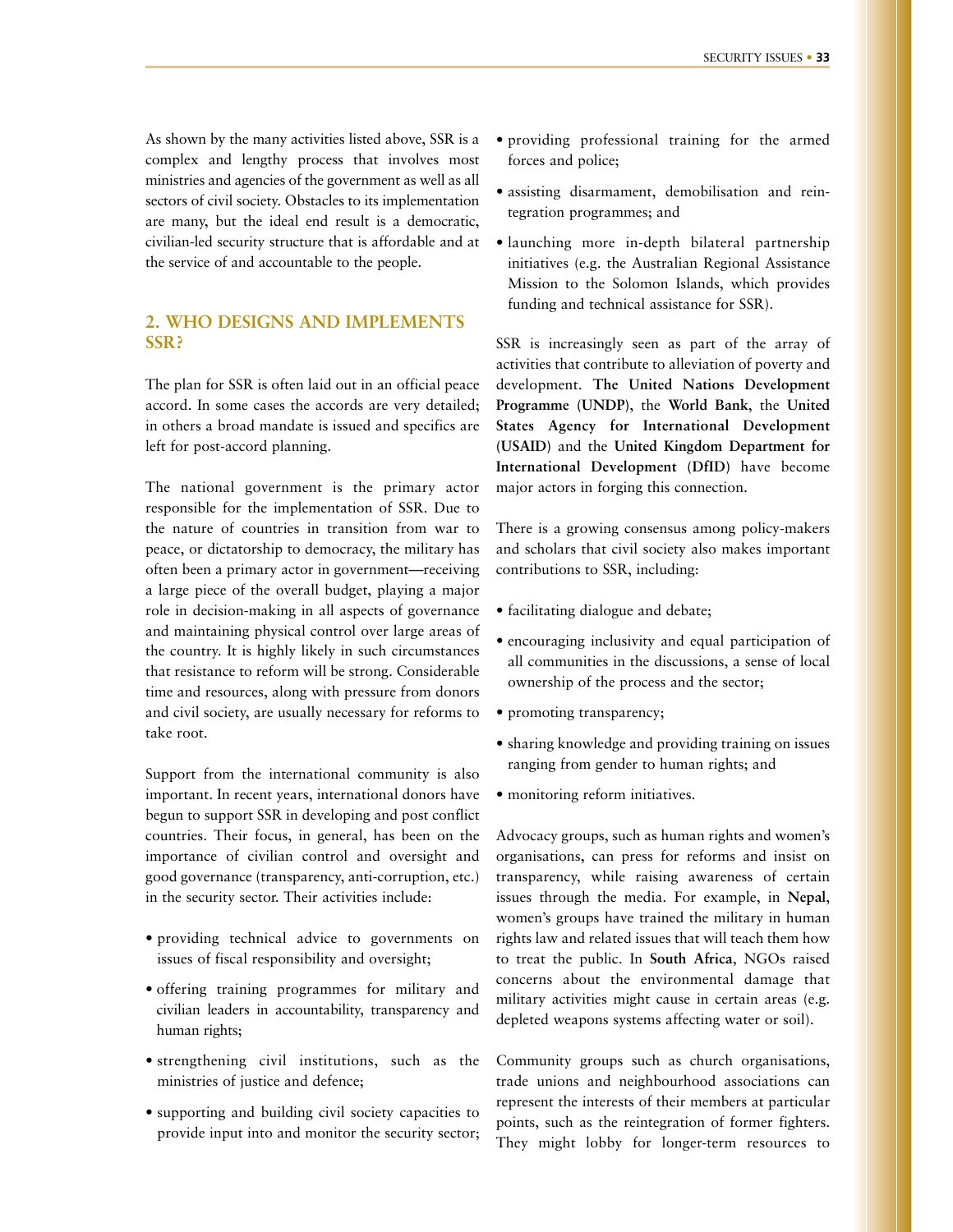support reintegration efforts or call for more skills training and development assistance. NGOs can also act as "service delivery" organisations, perhaps providing rehabilitation services to demobilised combatants or mobilising for community policing.

Local civil society groups can also be effective in vetting applicants for the police or military service to make sure that balanced representation from different sectors of society, and that former criminals are not recruited. In **Iraq**, for example, local councils offered to assist the USrun Coalition Provisional Authority in recruiting new Iraqi security personnel in 2003. Since they belonged to the neighbourhood, the council members knew who would be appropriate to serve in the police or army.

Yet despite the opportunities that exist, more often than not, civil society and particularly women are excluded or choose to stay away from these discussions. In the 2004 peace talks in **Sudan**, the subcommittee addressing security issues was made up of military commanders; no civilians or women were involved. In **Nepal** in 2004, the National Security Council was comprised of army personnel and representatives from the Defence Ministry and the Prime Minister's office, but no women were included. Indeed there were no high-ranking women in the police or key ministries of the Nepalese government.

# **3. WHY SHOULD WOMEN BE INVOLVED IN SSR?**

The security sector affects men and women in different ways, given the distinct roles they play during war, peacebuilding, and post conflict reconstruction. During times of armed conflict and unrest, the actions of the security sector have a direct impact on men and women's lives. While military personnel and those holding guns deliberate security issues, civilians are the first to be affected by the violence and insecurity that prevails. Women, especially those heading households, are most vulnerable when public security diminishes and when security forces that do exist are predatory. Their perspectives should be sought in any reform process.

## **ABUSE OF POWER**

Under military dictatorships and "police states" or other totalitarian systems, regimes ensure that their operatives are pervasive, not only breeding fear and oppression, but also causing a profound lack of trust within the population. In other words, it is quite likely that people, especially those from marginalised and oppressed populations, fear the police, rather than considering them as providers of basic security and protection.

Inevitably, the secrecy and all-consuming power that security forces wield in some societies can lead to all forms of human rights violations—from the most simple, perhaps harassment, to the most extreme, such as imprisonment without cause or torture. In **Nepal**, state security forces were infamous for abusing and raping women in villages with impunity until local activists took action (see below).

# **SEXUAL ABUSE AND COERCED PROSTITUTION AS ACCEPTED NORMS**

The sexual abuse of women is common during times of conflict and in states where the security services are powerful. Yet there is much silence around this issue, as it touches the very heart of individuals' insecurity. Often neither women nor their male relatives are willing to protest such sexual misconduct. In the aftermath of conflict, such practices may cultivate a mindset that treats domestic violence and the trafficking of women for the sex trade as inevitable and therefore acceptable. In **East Timor**, political and social violence drastically declined following the peace agreement, yet domestic violence remained the same, accounting for 40 percent of all reported crimes. It led then–UN administrator Sergio Vieira de Mello to label domestic violence a "cancer" in Timorese society.<sup>1</sup>

But social taboos that prevent debates about violence against women, as well as women's marginalisation from political power, mean these problems are easily ignored when SSR policies are developed and implemented. In **Sierra Leone's** security sector transition, two years after the reform of the Sierra Leone Police began, "there are still complaints of corruption, insensitivity to gender-based violence, and failure to investigate complaints of rape and domestic violence."2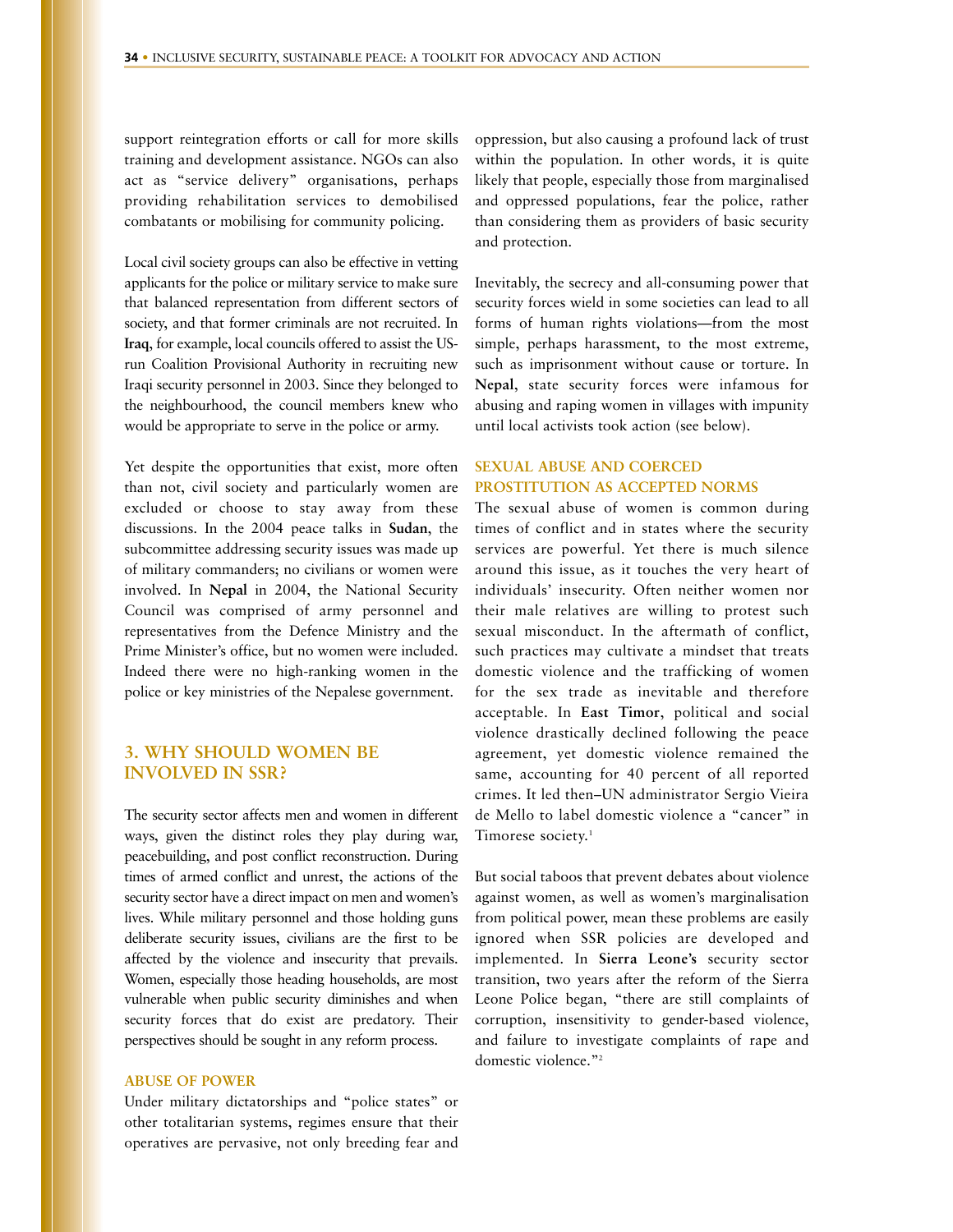## **WHY SHOULD THE SECURITY SECTOR MATTER TO YOU?**13

## **PROBLEM**

Government unable or unwilling to control the military and other security actors.

Government unable or unwilling to manage military expenditures and defence procurements effectively and efficiently.

Government enacts repressive internal security measures for narrow political gain.

Defence strategy based on unreal or inflated estimate of threats.

## **4. HOW DO WOMEN CONTRIBUTE TO SSR?**

There are few documented examples of women's contributions to SSR—the major case being in **South Africa**. <sup>3</sup> Models of women's potential activities in this area are detailed below.

## **WOMEN IN SECURITY FORCES**

Women in opposition groups, military, police forces and intelligence services are in a unique position to affect SSR from the inside. It is important for women—especially in leadership positions—to bring a gender perspective to the discussions on security issues during the negotiations process. In **South Africa**, women from the Umkonto we Sizwe (MK), the military wing of the African National Congress (ANC), drew on their own experiences of harassment and discrimination and fought hard to ensure democratic representation in the new security structures, including the establishment of policies to ensure women's inclusion and equal status and participation.

Women combatants—members of rebel groups or government forces—can participate in aspects of SSR, including as part of the new institutions, but they have been given limited opportunities. Increasingly there is attention given to women in disarmament, demobilisation and reintegration (DDR) programmes (see chapter on DDR). Yet in many cases, they are denied access to benefits,

#### **CONSEQUENCES**

Coup d'etat; democratic, accountable government unable to take root; human rights abuses.

Public money wasted on unnecessary and/or overpriced equipment; corruption; poor level and quality of security.

Excessive military expenditures; democracy under threat; human rights abuses.

Excessive military expenditures; possible inability to deal with wider threats to security.

including education and employment. Typically, women participate in the new forces in far fewer numbers than their male counterparts. In **El Salvador**, women constituted less than six percent of the post war police force,<sup>4</sup> and in Afghanistan there were only 40 female recruits in the first class of 1,500 in the Kabul Police Academy.<sup>5</sup> Female police officers are typically assigned to dealing with "women's" issues, such as responding to victims of domestic violence or the arrest and search of female prisoners. Women are often given lower-status positions, such as clerical duties. In **Sierra Leone**, despite the hiring of women and gender training for the lower ranks, "female police officers are sometimes expected to do little more than cook lunch for the male police officers."6 Yet in many instances—particularly where women are part of a broader liberation struggle—they have skills and understanding of issues that can benefit the security institutions as a whole, especially with regard to the forces' relations with the community.

## **WOMEN IN PARLIAMENT**

As parliamentarians, women can play a key role in demanding accountability and transparency from the security services; determining budgets and policies to ensure that military expenditures do not take away resources from developmental issues such as education, the environment, social services and healthcare; including the public in debate and dialogue on these issues; and ensuring democratic representation in the new security structures.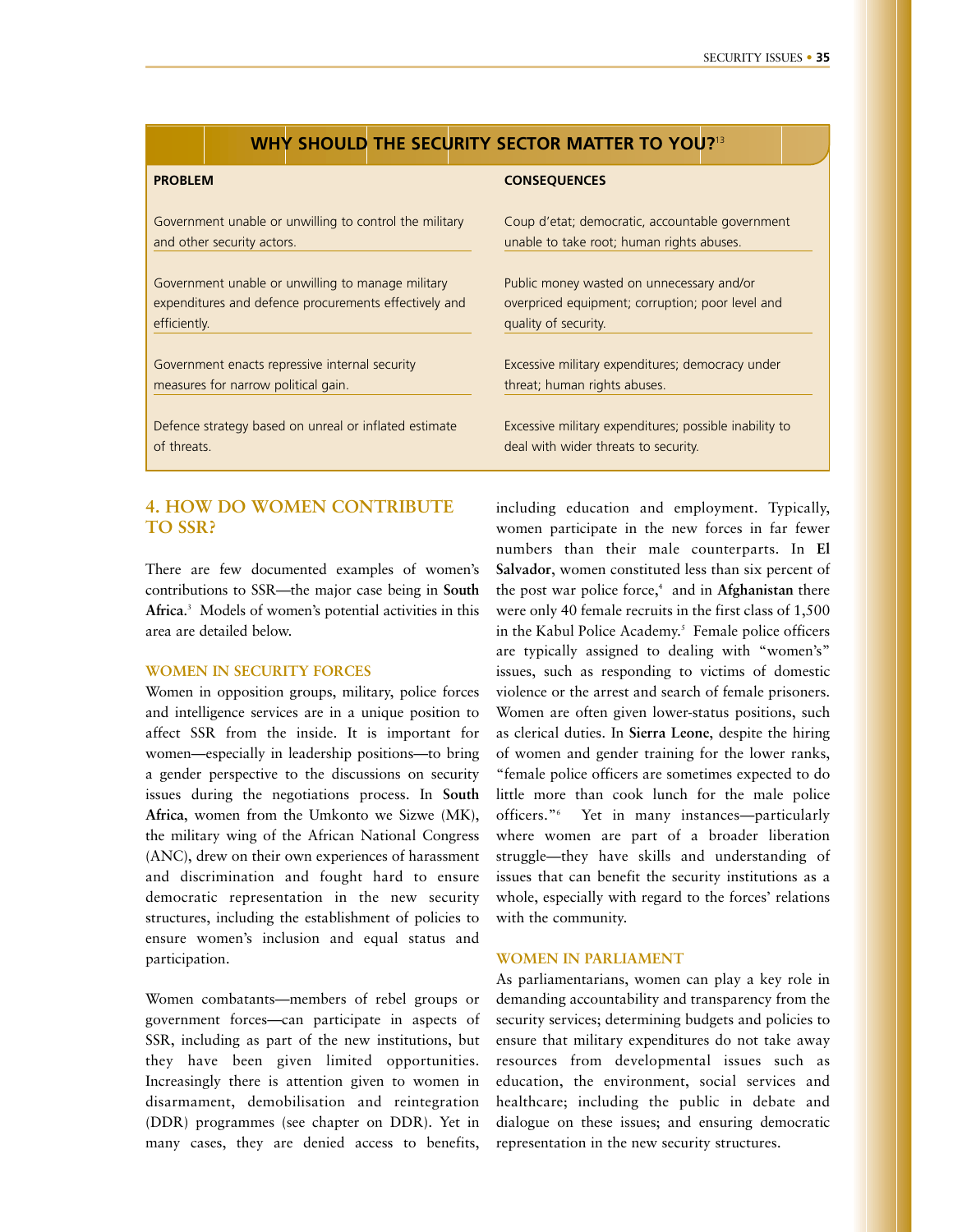## **Security and Terrorism**

The declaration of the "War on Terror" in the aftermath of the September 11, 2001, attacks in the US has led to increased militarisation in many countries across the world. As a result, in some conflict-affected countries, laws and policies against "terrorism" have been used to justify government crackdowns on all forms of dissent. This, in turn, has had a detrimental impact on the work of some NGOs and civil society peace activists, as certain governments have sought to co-opt them. Some governments have demanded that civil society groups provide information and aid or have conditioned their own assistance on cooperation against "terrorist" actors. In **Nepal**, for example, the army has blocked medical care and provisions to villages where they suspect Maoist activities. Across the world, civil society activists are not only denouncing these policies, but revealing that heightened militarisation is creating increased insecurity for many civilians. Women's groups in countries as varied as **Colombia** and **Nepal** are attempting to find alternative ways of dealing with the constraints.

In **South Africa**, women parliamentarians promoted public participation in the reform process by including NGOs when formulating new policies. They also took a stand, pleading for honesty and transparency when an arms deal was concluded without public debate and allegations of corruption were rampant. Women also criticised the government for spending scarce funds on arms instead of alleviation of poverty, and one key female parliamentarian resigned in protest over the deal.<sup>7</sup>

## **WOMEN IN GOVERNMENT**

The leadership of women in governmental positions, such as ministers and other high-level decisionmakers, can also impact the process and substance of SSR. Promoting women in decision-making positions at national and local levels is crucial to maximising their contributions to SSR.

In **South Africa**, as part of the establishment of transparent, civilian authority over the armed forces, a Quaker woman was appointed to the post of Deputy Defence Minister. Among other initiatives, she has convened an annual Women's Peace Table seminar that brings together women from the military and civil society to discuss issues such as the security needs of the country and the conduct of soldiers. Under her guidance, other initiatives in the Department of Defence—including a gender focal point, gendersensitisation programmes and specific policies to remove barriers for women and promote their equal participation in security structures have been launched.

## **WOMEN IN CIVIL SOCIETY**

NGOs and community activists have a vital role to

play in security sector transformation, serving as expert advisors to the process, pressuring for reforms, representing the interests of their communities and providing much-needed services to fill the gaps in official work. Moreover, the involvement of the public is, in itself, one of the most important aspects of SSR.

Feminist and anti-militarist academics and experts have also offered important insight into the SSR process. In **South Africa**, they played a key role in shaping policies and monitoring for transparency and accountability. There are still few women, relative to men, with expertise in military security issues. But in many conflict areas, women peace activists have initiated efforts to include training on gender, human rights and rule of law in programmes for the security forces.

In **Colombia**, since 2003, women's groups have questioned the militaristic notions of security and have been working through their networks to redefine security based on humanitarian needs. In **Nepal**, since 2003, a women's organisation has engaged with the military, providing training to some 200 senior commanders on international human rights and conventions relating to women's and children's rights. Through interactive programmes involving senior military personnel and villagers, they highlight the impact of the military's harassment and violence and seek to promote protection of life and explain how the military's actions violate international norms. By 2004, a Steering Committee including representatives from **Save the Children**, 8 the armed forces police the general police, and the prime minister's office had been created to monitor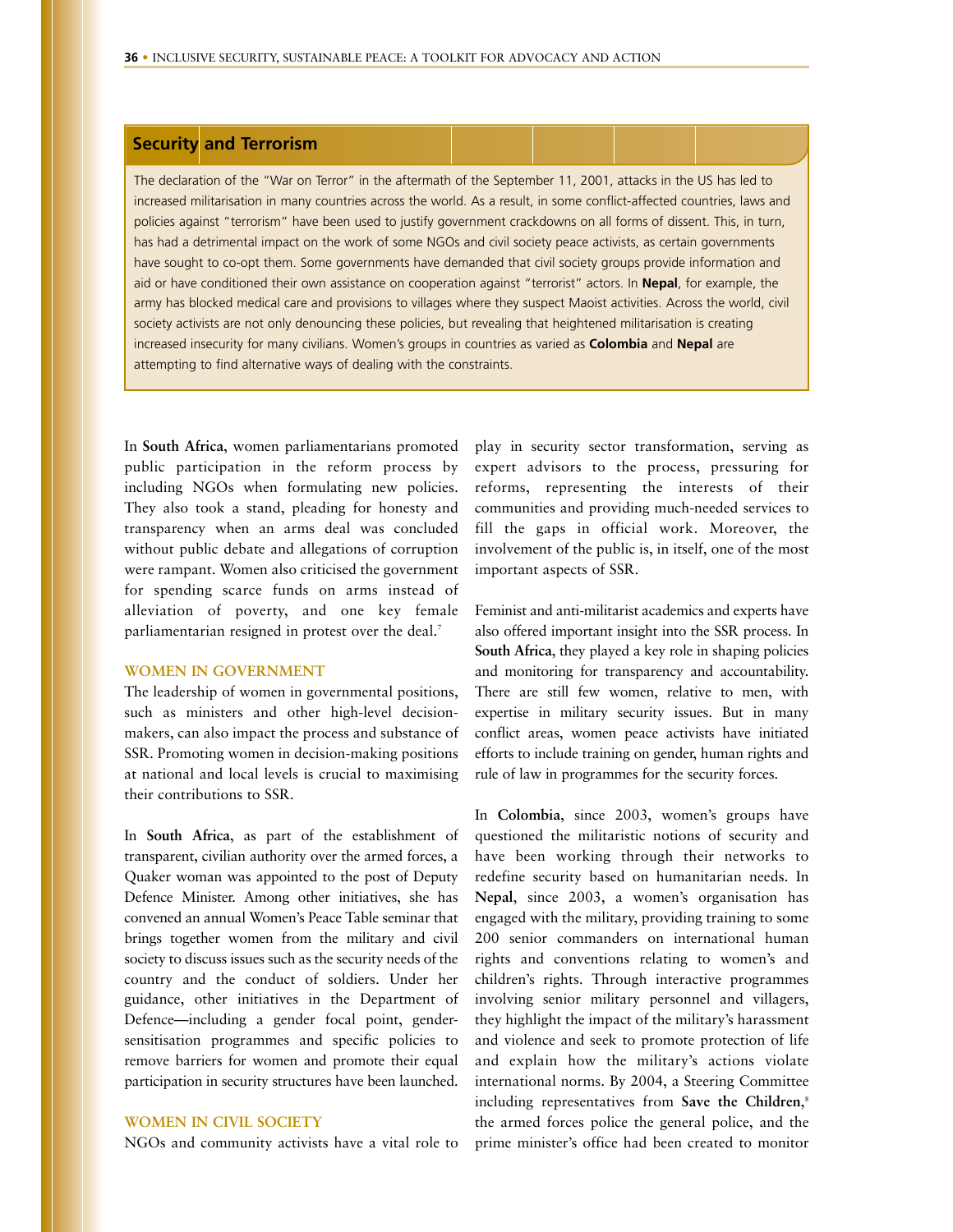progress and support the creation of a training manual for military personnel in the field.

In southern **Sudan**, following advocacy efforts by women's groups in 2002, a series of meetings was organised between traditional leaders, women's groups, civil society and the civilian authorities to explore the role of the security sector in promoting peace. As a result of the discussions, judges and the police force entered into new training programmes designed to increase their understanding of human rights laws. New job descriptions were developed with particular reference to upholding and implementing international human rights norms in the context of policing and the judiciary. Women leaders at the grassroots level are also being trained to understand the relevance of security issues.<sup>9</sup>

Civil society can monitor the government's plans and pressure for reforms. In **Sierra Leone** in 1998 NGOs reacted against the government's plan to include men who had mutinied in the new armed forces, leading to a national dialogue on the role of the armed forces in the country. In **Fiji**, women's NGOs working with the Ministry of Women's Affairs met with the Fiji Government's National Security and Defence Review Committee (NSDR) as part of its review process in 2003. The meeting included discussions about how the review process was being conducted, who was being consulted, the issues being identified as security threats and how international standards and norms (including Resolution 1325) were being incorporated into the defence programme. As a result, women's groups made two submissions to the NSDR including recommendations for the permanent appointment of the Minister for Women on the National Security Council and representation of women on provincial and district-level security committees.

In the **Georgian** and **Abkhaz** conflict, women's groups drew on discussions around "human security" to develop common areas of concern. They found that for many internally displaced Georgians, security would increase by returning to their homes in Abkhazia; in contrast, Abkhazians found the return of Georgians to be a threat to their security as it implied a potential return to violence and revenge. To overcome fears of retribution, women activists on both sides are lobbying governmental authorities to pass resolutions on the non-resumption of armed conflict as a confidence-building measure.

Examples of civil society and government partnerships for SSR are increasing. In **Guatemala**, FLACSO (Facultad Latinoamericana de Ciencias Sociales), a security-focused NGO, convened civil society, government representatives and members of the security sector in a consultative process to develop solutions to specific SSR challenges. In **Malawi**, civil society organisations contribute to the effectiveness of their community policing units through information gathering on crime and small arms, public awarenessraising activities and advocacy for legal reform.

Women are also very familiar with the needs of their communities and can advocate for budgetary shifts away from military to social expenditure. In 1997, in a petition signed by 99,000 women and presented to the UN General Assembly, there was a call for a reduction of 5 percent in national military expenditures globally and a redistribution of those funds to health, education and employment programmes over the following five years.<sup>10</sup>

At the local level, women's knowledge of community needs emerged at a conference of **Iraqi** women in November 2003. Their recommendations to improve security included: "Immediately ensure street lighting."<sup>11</sup> They noted that in dark streets burglaries, theft, kidnappings and other forms of violence were more common. This was a cause of great concern for the community. While the provision of street lights does not address the more complex causes of insecurity in such circumstances, it does help limit lawlessness and enable neighbourhoods and communities to regain some level of basic security.

Women can also be effective in community policing. In several post conflict states in response to a lack of security and an increase in violent crime, policing by community members has become a means of providing basic safety and security. The **UN Development Fund for Women (UNIFEM)** has sponsored women's groups in **Bosnia and Herzegovina** and **Cambodia** that have conducted training for leaders of community policing to better respond to the needs of women, making the units more effective at enhancing security throughout the community.<sup>12</sup>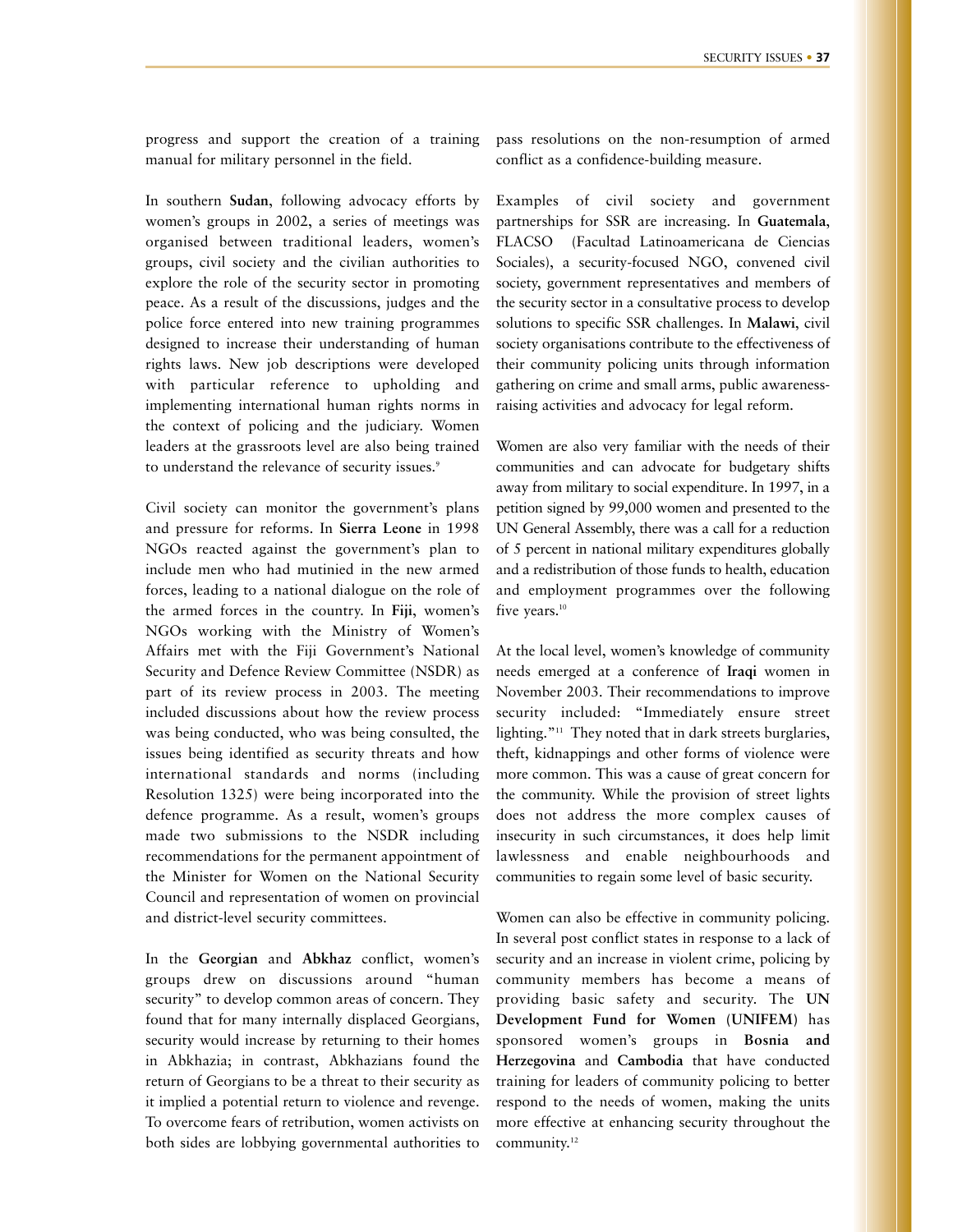# **5. WHAT INTERNATIONAL POLICIES EXIST?**

Very little attention has been paid to the issue of women's involvement in SSR. While **Resolution 1325** of the **UN Security Council**, for instance, mandates the inclusion of women in peace processes and post conflict reconstruction, formal statements from the UN and other organisations have not yet specifically addressed the inclusion of women and gender perspectives in the transformation of the security sector.

In both governmental and non-governmental spheres, studies have addressed the importance of civil society to these issues, although few mention women specifically. **UNIFEM** and the **Secretary-General's office** have issued reports that briefly discuss the role of women in SSR. Much more is 6. Monitor governmental and international needed to advance this issue.

# **6. TAKING STRATEGIC ACTION: WHAT CAN WOMEN PEACEBUILDERS DO?**

- 1. Network with mainstream civil society groups and think tanks specialising in security issues to exchange knowledge and strategies and build capacity within your organisation to address these issues.
- 2. Educate women and men on SSR—its mechanisms, frameworks and policies, with specific focus on how to address the particular security needs of women.
- 3. Convene public meetings to determine the security concerns of the population and possible solutions:
	- raise awareness at the community level of the importance of engaging with the security sector;
	- utilise the media to initiate a public dialogue on the issue of SSR; and
	- publish findings of consultations and use them to advocate for broader public participation in security-related debates.
- 4. Identify and engage with key governmental and military actors involved in the process and present civil society concerns.
	- pressure all parties to include women and other civil society actors in security-related discussions; and
	- urge the government and parliament to consider the community's needs, concerns and input.
- 5. Work with and strengthen the capacities of women in official positions to engage in security issues. Ensure that they have a gender perspective in their deliberations and encourage them to meet with civil society groups.
- discussions regarding SSR. Comment and offer solutions through press releases and publications.
- 7. Monitor the budget, expenditures and procurement practices of parliament and the department of defence to ensure transparency and accountability.
- 8. Lobby for affirmative action and antidiscrimination policies to ensure equal participation of women in the military.
- 9. Lobby for and provide gender awareness and human rights training for those branches of security institutions most likely to come in contact with civilians (such as the police).
- 10. Convene women from the military, parliament, and civil society to discuss women and security issues, create a common agenda and strategise on steps to ensure women's perspectives are included in policymaking on defence and security.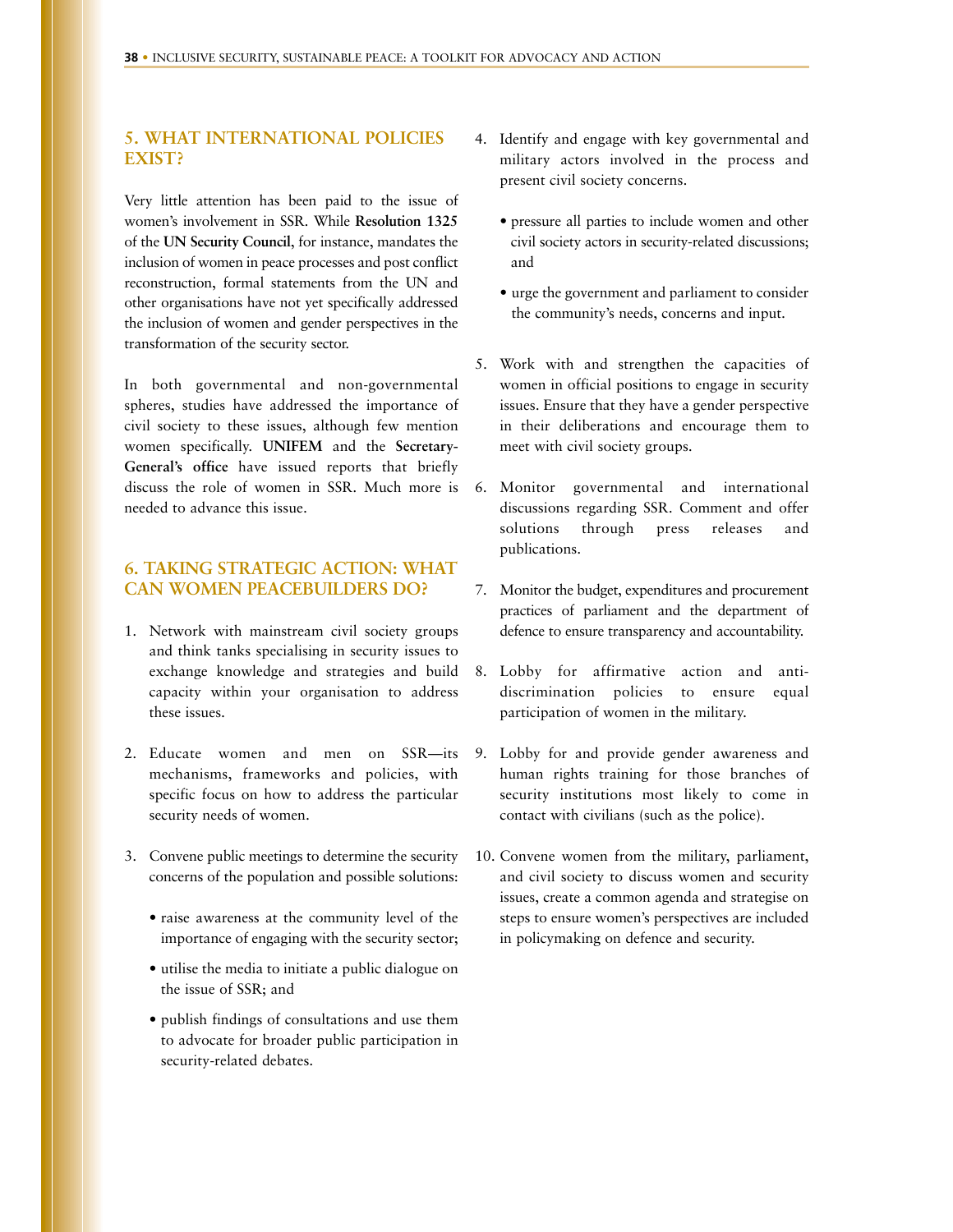#### **WHERE CAN YOU FIND MORE INFORMATION?**

Anderlini, Sanam Naraghi. *Transforming the Security Sector: Women in South Africa's Transition to Democracy*. Washington, DC: Women Waging Peace, 2004. 25 August 2004 <http://womenwagingpeace.net/content/articles/ SouthAfricaSecurityFullCaseStudy.pdf>

Ball, Nicole and Michael Brzoska. "Voice and Accountability in the Security Sector." *BICC Paper 21*. Bonn, Germany: Bonn International Centre for Conversion, 2002. 25 May 2004 <http://www.bicc.de/publications/papers/paper21/content.html>.

Chuter, David. *Defence Transformation: A Short Guide to the Issues, Monograph No. 49*. Cape Town: The Institute for Security Studies, 2000. 25 April 2004 <http://www.iss.co.za/Pubs/Monographs/No49/Contents.html>.

Farr, Vanessa. "Gendering Demilitarization as a Peacebuilding Tool." *BICC Paper 20*. Bonn, Germany: Bonn International Centre for Conversion, 2002. 25 May 2004 <http://www.bicc.de/publications/papers/paper20/content.html>.

"Towards a Better Practice Framework in Security Sector Reform: Broadening the Debate." *Occasional SSR Paper No. 1.* The Hague and London: Netherlands Institute of International Relations "Clingendael," International Alert, and Saferworld, 2002. 25 May 2004 <http://www.international-alert.org/pdf/pubsec/occssr1.pdf>.

United Nations Development Programme. *Justice and Security Sector Reform: BCPR's Programmatic Approach.* New York: UNDP, 2002. 25 May 2004 <http://www.undp.org/bcpr/jssr/index.htm>.

*Women, Peace, and Security: Study Submitted by the Secretary-General Pursuant to Security Council Resolution 1325 (2000)*. New York: United Nations, 2002. 25 August 2004 <www.un.org/womenwatch/daw/public/eWPS.pdf>.

Wulf, Herbert, Ed. Brief 15: *Security Sector Reform*. Bonn, Germany: Bonn International Centre for Conversion, 2000. 13 July 2004 <http://www.bicc.de/publications/briefs/brief15/content.html>.

#### **ACRONYMS**

| ANC           | African National Congress                              |
|---------------|--------------------------------------------------------|
| <b>DDR</b>    | Disarmament, Demobilisation and Reintegration          |
| <b>FLACSO</b> | Facultad Latinoamericana de Ciencias Sociales          |
| МK            | Umkonto we Sizwe                                       |
| NGO           | Non-Governmental Organisation                          |
| <b>NSDR</b>   | National Security and Defence Review Committee of Fiji |
| <b>SSR</b>    | Security Sector Reform                                 |
| <b>UNIFEM</b> | United Nations Development Fund for Women              |